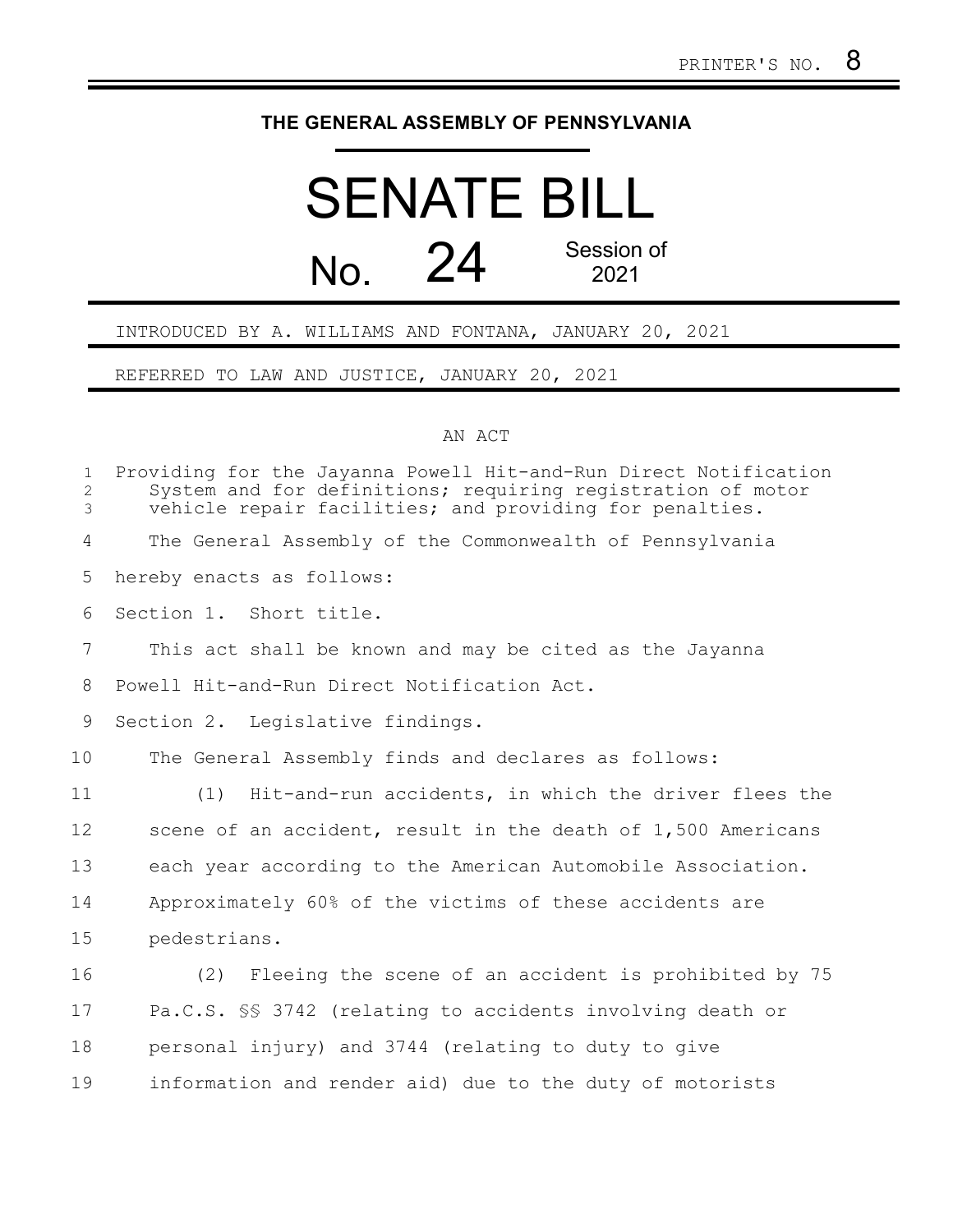involved in an accident to render aid and provide information. It is in the best interest of the public for motorists involved in accidents that result in serious bodily injury or death to stay at the scene of an accident and to submit to authorities for questioning. 1 2 3 4 5

(3) On November 18, 2016, a driver traveling at a high rate of speed struck eight-year-old Jayanna Powell of West Philadelphia as she walked home from school, resulting in her death. The driver fled the scene of the accident, leaving Jayanna's family aggrieved and without hope for justice. 6 7 8 9 10

(4) The driver who struck Jayanna, aided by an accomplice, took the vehicle to a repair facility two counties away from Philadelphia so as to evade detection. In order to more quickly identify and apprehend motorists who have fled the scene of an accident, the General Assembly deems it necessary to implement a system of direct notification to motor vehicle repair facilities of all vehicles involved in hit-and-run accidents. 11 12 13 14 15 16 17 18

Section 3. Definitions. 19

The following words and phrases when used in this act shall have the meanings given to them in this section unless the context clearly indicates otherwise: 20 21 22

"Department." The Department of Transportation of the Commonwealth. 23 24

"Hit-and-run accident." A motor vehicle accident as provided in 75 Pa.C.S. § 3742 (relating to accidents involving death or personal injury) in which one or more motorists involved in the accident fail to remain at the scene until law enforcement authorities arrive or otherwise comply with the motorist duties under 75 Pa.C.S. § 3744 (relating to duty to give information 25 26 27 28 29 30

20210SB0024PN0008 - 2 -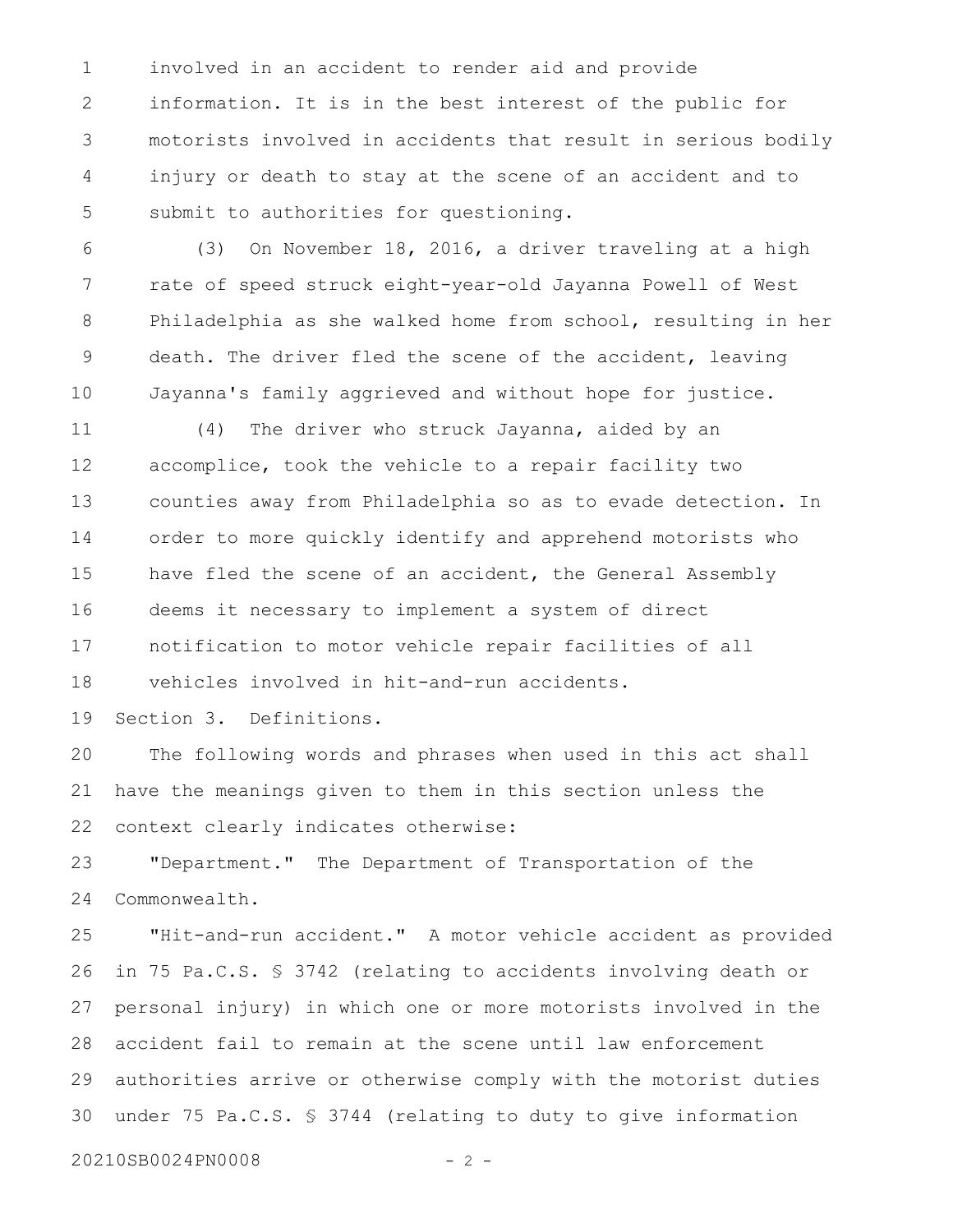and render aid). 1

"Motor vehicle repair facility." A commercial garage, shop or other business operating within this Commonwealth that repairs damage to motor vehicles. 2 3 4

"System." The Jayanna Powell Hit-and-Run Direct Notification System established in section 4 of this act. 5 6

Section 4. The Jayanna Powell Hit-and-Run Direct Notification System. 7 8

(a) Establishment.--The department shall develop and maintain a system that compiles information regarding vehicles that have fled the scene of a motor vehicle accident to notify motor vehicle repair facilities. 9 10 11 12

(b) Notification requirements.--After a hit-and-run accident resulting in serious bodily injury or death, the investigating law enforcement authority shall directly notify all motor vehicle repair facilities in this Commonwealth via the system. 13 14 15 16

(c) Information.--The information provided on the system regarding the vehicle shall include, as available, the following about the motor vehicle operated by the motorist who failed to remain at the scene: 17 18 19 20

(1) Vehicle make, model, year and color. 21

(2) License plate number. 22

(3) Unique identifying characteristics. 23

(4) Extent of damage. 24

Section 5. Registration required. 25

A motor vehicle repair facility shall register with the department, in a manner prescribed by the department, to ensure accurate contact information for providing information through the system. 26 27 28 29

Section 6. Duty to report. 30

20210SB0024PN0008 - 3 -